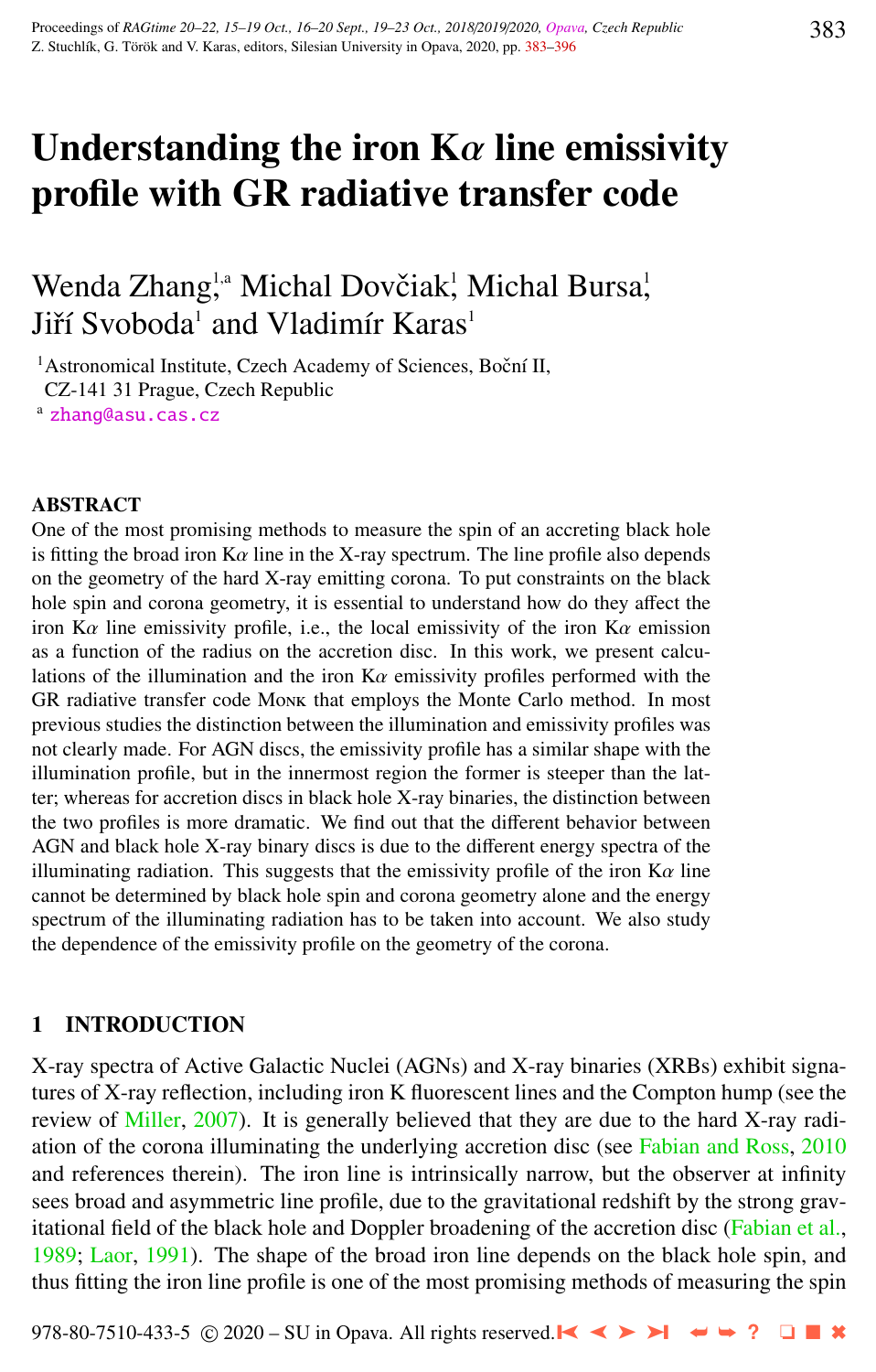of accreting black holes (e.g., [Miller et al.,](#page-13-0) [2009\)](#page-13-0). For Sgr  $A^*$ , constraints on the black hole spin can also be put by analyzing the polarization and/or variability of its emission (e.g., [Eckart et al.,](#page-12-0) [2006;](#page-12-0) [Trippe et al.,](#page-13-0) [2007;](#page-13-0) [Shcherbakov et al.,](#page-13-0) [2012;](#page-13-0) [Karssen et al.,](#page-13-0) [2017\)](#page-13-0).

To put a constraint on the black hole spin it is important to know the radial emissivity profile of the iron fluorescent lines and the effect of altering black hole spin on the emissivity profile. [Martocchia et al.](#page-13-0) [\(2000\)](#page-13-0) and [Miniutti et al.](#page-13-0) [\(2003\)](#page-13-0) studied the emissivity profile of an accretion disc illuminated by a point-like source above the disc and found the profile to be a three-segment broken power-law. [Dovciak et al.](#page-12-0) [\(2014\)](#page-12-0) investigated in detail the dependence of the emissivity profile on the black hole spin and corona height assuming the lamp-post geometry. Analysis of the emissivity profile of accretion discs irradiated by extended coronae was performed by [Wilkins and Fabian](#page-13-0) [\(2012\)](#page-13-0) and [Gonzalez et al.](#page-12-0) [\(2017\)](#page-12-0).

In most of the previous studies, the authors made no clear distinction between the illumination profile (the total energy of illuminating radiation per unit time per unit area) and the emissivity profile of a particular radiative process (the number of photons emitted per unit time per unit area). Also, simple assumptions were made for the spectrum of the illuminating radiation. For example, when calculating the iron  $K\alpha$  emissivity profile the spectrum was usually assumed to have power-law shape in the energy band most relevant for iron K fluorescent lines. Unlike the illumination profile, the emissivity profile also depends on the specific radiative process and is thus sensitive to the local energy spectrum of the illuminating radiation. In this work, we present the illumination and iron  $K\alpha$  emissivity profiles obtained with the general relativistic (GR) Monte Carlo radiative transfer code Monk [\(Zhang et al.,](#page-13-0) [2019\)](#page-13-0). Thanks to its Monte Carlo nature we are able to calculate not only the flux but also the spectrum of the illuminating radiation as measured in the rest frame of the disc fluid for accretion discs illuminated by extended coronae. As a result, we are able to calculate both the illumination and the emissivity profiles.

#### 2 PROCEDURE

#### 2.1 Calculating the illumination and emissivity profiles

We calculate the illumination and emissivity profiles of a thin Keplerian disc illuminated by an optically-thin extended corona. The thin disc extends down to the innermost circular stable orbit (ISCO). We assume that the thin disc follows Novikov-Thorne temperature profile and there is zero torque at the inner boundary. Following the "superphoton scheme" [\(Dolence et al.,](#page-12-0) [2009\)](#page-12-0), we sample seed superphotons from the thin disc and propagate the superphotons along null geodesics in the Kerr spacetime (for details see Zhang et al. 2019, submitted). Each superphoton is characterised by its energy at infinity  $E_{\infty}$ , weight *w*, initial position  $x_0^{\mu}$ , and initial wave vector  $k_0^{\mu}$ . Its weight *w* has the physical meaning of superphoton generation rate per unit time in a distant observer's frame. If the superphoton is traveling inside the extended corona, we set the step of raytracing to be much less than the scattering mean free path and for each step, we evaluate the Compton scattering optical depth. If the superphoton is scattered, we sample the energy and momentum of the scattered superphoton assuming Klein-Nishina differential cross-section. Finally, we collect superphotons that arrive at the thin disc. For each superphoton, we have the following information:  $E_{\infty}$ , *w*, and its position  $x^{\mu}$  and wave-vector  $k^{\mu}$  while hitting the disc.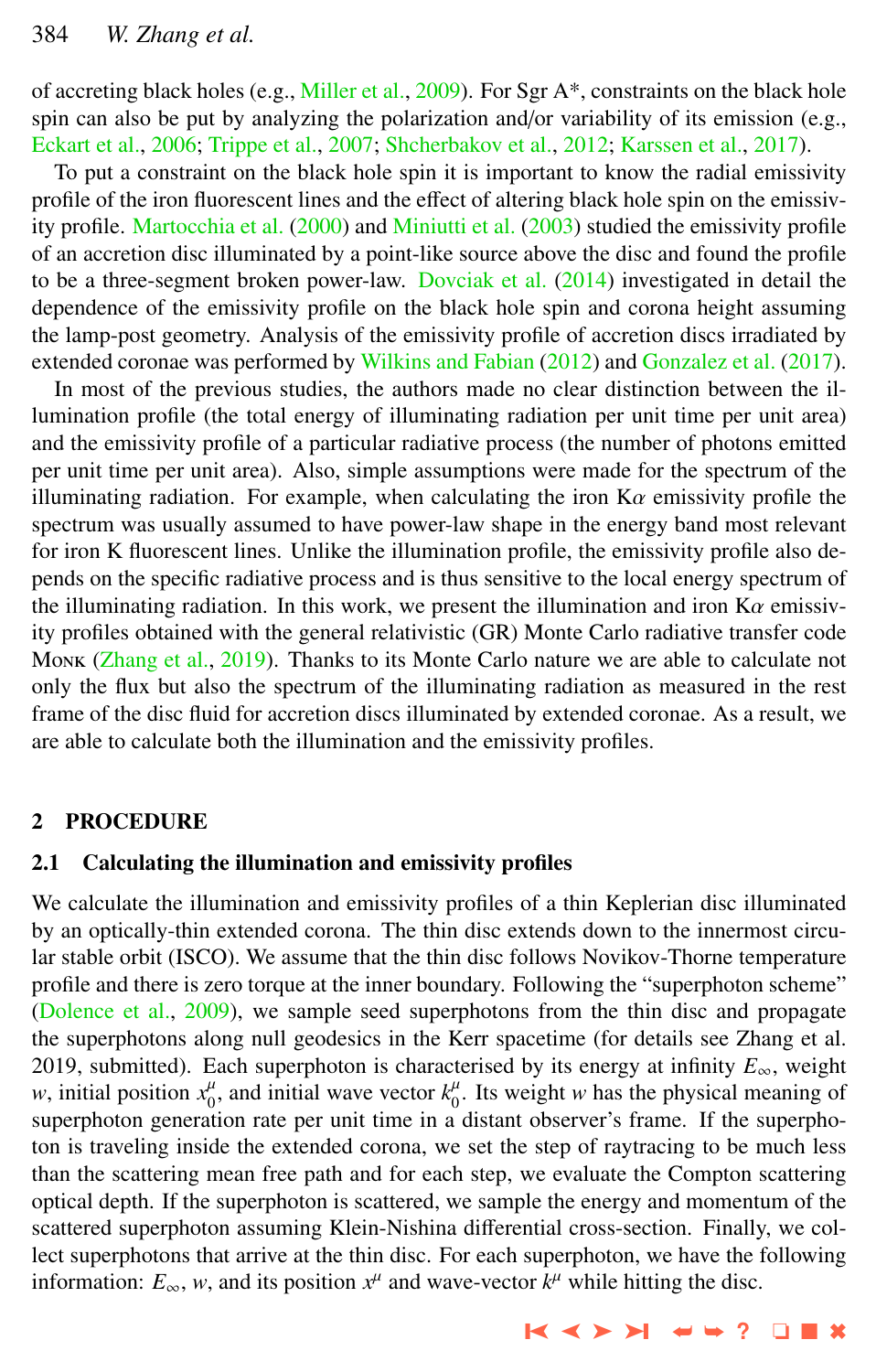We divide the accretion disc into several radial bins, from ISCO to 100  $GM/c^2$ . The proper area of the *i*-th bin is

$$
S_i = \int_{r_i}^{r_{i+1}} \frac{2\pi \rho \gamma}{\sqrt{\Delta}} \sqrt{r^2 + a^2 + \frac{2a^2 r}{\rho^2}} dr,
$$
 (1)

where  $\rho^2 \equiv r^2 + a^2 \cos^2 \theta$ , and  $\Delta \equiv r^2 - 2r + a^2$ ,  $\gamma$  is the Lorentzian factor of the disc fluid as measured by a stationary observer, and *r<sup>i</sup>* , *r<sup>i</sup>*+<sup>1</sup> are the lower and upper boundaries of the *i*-th radial bin. To translate the time from a distant observer's frame to the local frame, we calculate  $u^t \equiv dt/d\tau$ :

$$
u^{t} = \frac{1}{\sqrt{1 - 2/r + 4\Omega a/r - \Omega^{2}(r^{2} + a^{2} + 2a^{2}/r)}},
$$
\n(2)

where  $\Omega$  is the angular velocity of the disc fluid. In the *i*-th radial bin, the flux of the illuminating radiation in the unit of energy per unit time per unit area as measured by the disc fluid is

$$
\epsilon_i = \frac{\sum w E_{\text{disc}} u_i^t}{\mathcal{S}_i},\tag{3}
$$

where the sum is over all Comptonised photons that strike the thin disc between  $r_i$  and  $r_{i+1}$ , and *E*disc is the photon energy measured by the disc fluid. Denoting the four-velocity of the disc fluid  $U^{\mu}$ , we have  $E_{\text{disc}} = -k^{\mu} U_{\mu} E_{\infty}$ .<br>The probability for a hard Y novembotes

The probability for a hard X-ray photon to produce an iron  $K\alpha$  photon while striking the neutral disc (e.g., [George and Fabian,](#page-12-0) [1991\)](#page-12-0):

$$
P(E) \propto \frac{n_{\rm Fe}\sigma_{\rm Fe}(E)}{\sum n_j \sigma_{\rm j,abs}(E) + n_e \sigma_{\rm sca}(E)},\tag{4}
$$

if the energy of the hard X-ray photon is above neutral iron K edge  $E_K \sim 7.12$  keV, where  $n_{\text{Fe}}$  is the number density of neutral iron,  $n_j$  is the number density of the *j*-th ion species,  $n_e$ is the number density of electron,  $\sigma_{Fe}$  is the photon-ionisation cross section of neutral iron,  $\sigma_{i,abs}$  is the photon-ionisation cross section of the *j*-th ion species, and  $\sigma_{sea}$  is the Compton scattering cross section. As  $\sigma_{Fe}$ ,  $\sigma_{\text{sca}} \propto E^{-3}$  while  $\sigma_{\text{sca}}$  is varying slowly with energy,  $P(E)$ <br>decreases with energy rapidly and the photons with energy just above the iron K edge are decreases with energy rapidly and the photons with energy just above the iron K edge are most essential for the production of iron  $K\alpha$  photons [\(George and Fabian,](#page-12-0) [1991\)](#page-12-0).

In the *<sup>i</sup>*-th radial bin, the emissivity of iron Kα photon, i.e., the number of iron Kα photons produced per unit area per unit time in the local frame is

$$
\varepsilon_i = \frac{\sum wP(E_{\text{disc}})u_i^t}{\mathcal{S}_i}.\tag{5}
$$

where the sum is over all superphotons with  $r_i \le r \le r_{i+1}$  and  $E_{disc} \ge E_K$ .

In this paper we assume that the elements in the disc atmosphere are neutral and have solar abundance [\(Grevesse and Sauval,](#page-12-0) [1998\)](#page-12-0). The photon ionisation cross sections are calculated with analytical formula by [Verner and Yakovlev](#page-13-0) [\(1995\)](#page-13-0). For Compton scattering we assume Klein-Nishina scattering cross section.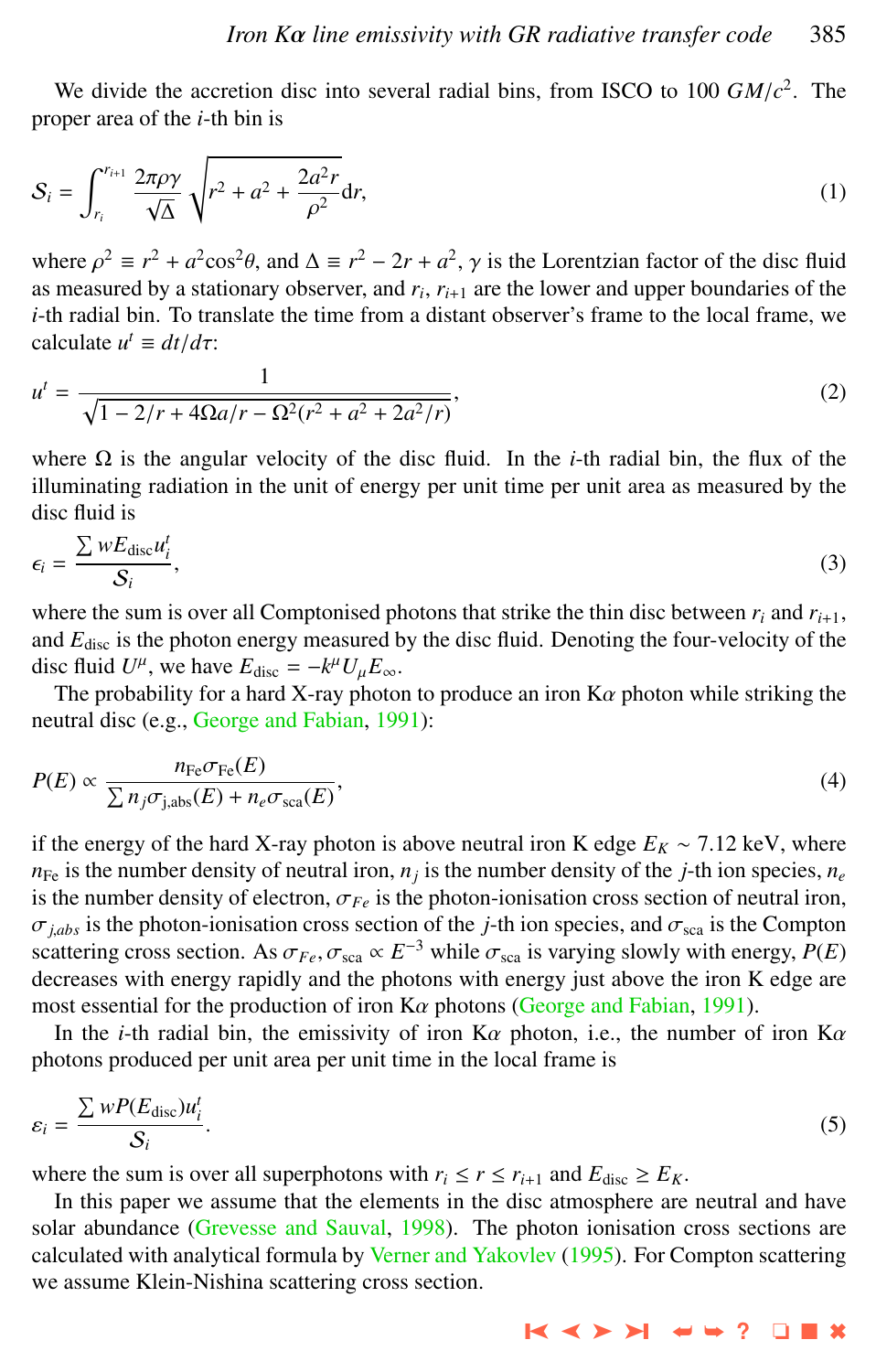# <span id="page-3-0"></span>2.2 Relation between the illumination and emissivity profiles

Let us assume that the spectra of the illuminating radiation at different radii on the disc is different only by different normalisations and redshift (which is the case for an isotropic, lamp-post corona). In this case, we can write the count spectrum of the illuminating radiation as observed by the disc fluid located at radius *r* as

$$
N(E,r) = F(r)f\left(\frac{E}{g(r)}\right)\frac{1}{g(r)},\tag{6}
$$

where  $g(r)$  is the dependence of redshift factor  $g \equiv E_{\text{disc}}/E_{\infty}$  on radius. Then

$$
\epsilon(r) = \int_0^\infty EN(E, r) dE = F(r)g(r),\tag{7}
$$

whatever shape the spectrum has. The iron  $K\alpha$  emissivity profile

$$
\varepsilon(r) = \int_{E_K}^{\infty} N(E, r) P(E) dE = \frac{F(r)}{g(r)} \int_{E_K}^{\infty} P(E) f\left(\frac{E}{g(r)}\right) dE.
$$
 (8)

For Comptonised spectrum the high energy spectrum can usually be described by a cutoff power-law function. In this case  $f(E) = E^{-\Gamma} e^{-E/E_{\text{cut}}}$  for  $E \ge E_0$ , where Γ is the photon index,  $E_{\text{cut}}$  is the high-energy cut-off energy, and  $E_0$  is the energy of the low-energy cut-off. If  $E_0 \leq E_K / max(g(r))$ , then

$$
\varepsilon(r) = F(r)g^{\Gamma-1}(r)\int_{E_K}^{\infty} P(E)E^{-\Gamma}e^{-E/g(r)E_{\text{cut}}}dE.
$$
\n(9)

For the iron  $K\alpha$  emissivity profile, as  $P(E)$  decrease rapidly with energy, the integral is not sensitive to  $g(r)$ , therefore

$$
\varepsilon(r) \propto F(r) g^{\Gamma - 1}(r),\tag{10}
$$

and

$$
\frac{\varepsilon(r)}{\varepsilon(r)} \propto g^{\Gamma - 2}(r).
$$
\nWe can see that whether the emissivity profile is steeper than the illumination profile de-

pends on the value of  $\Gamma$  and the slope of  $g(r)$ .

## 3 RESULTS

#### 3.1 Stationary spherical corona in AGNs

In this section, we present the illumination and emissivity profiles of accretion discs illuminated by a spherical corona above the disc. We assume a maximally rotating black hole  $(a = 0.998)$ , to investigate the profiles around a rotating black hole. The effect of the black hole spin will be carried out in a future work. The black hole has a mass of  $10^7$  M<sub>o</sub> and is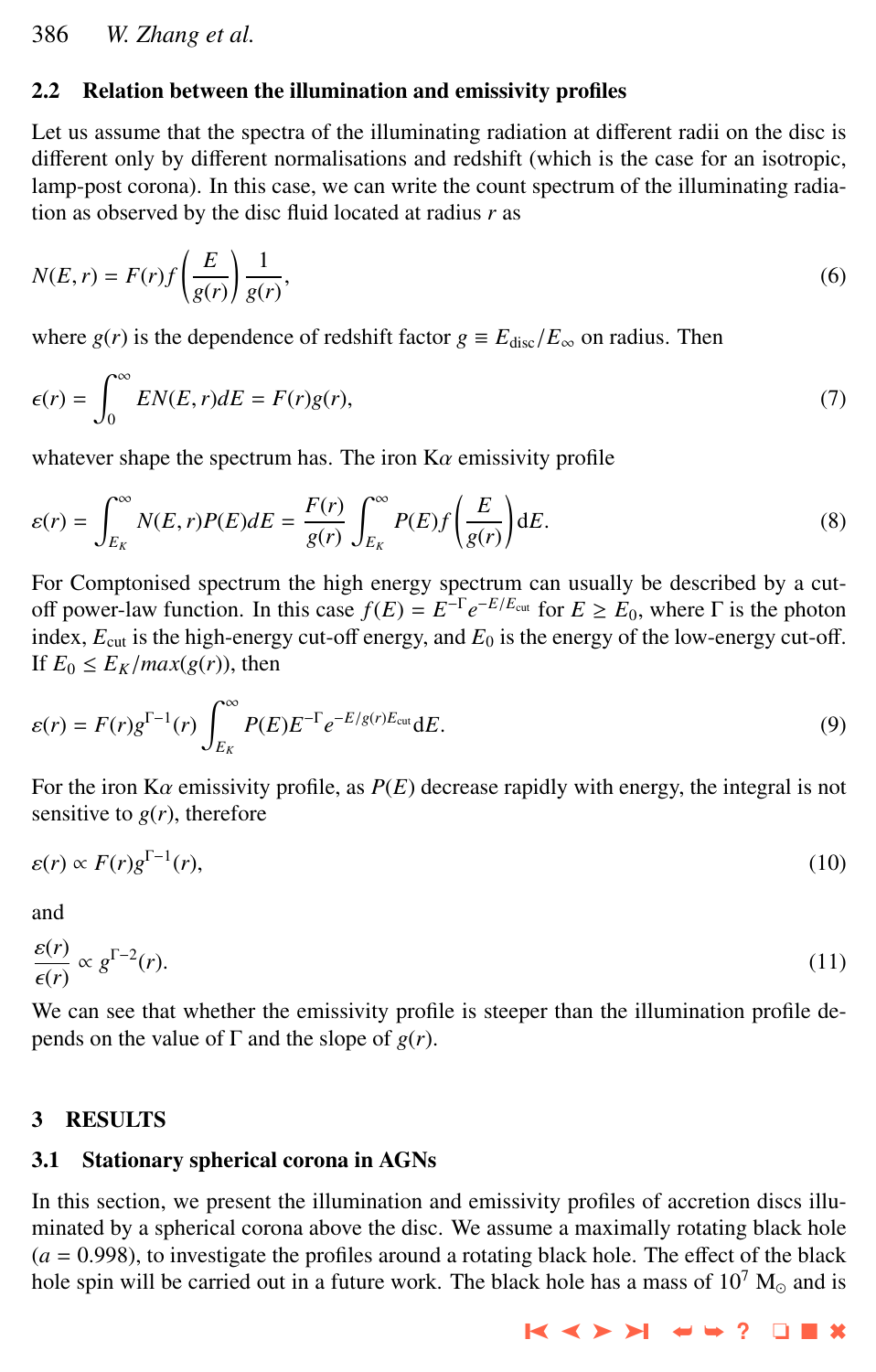accreting with a mass accretion rate of  $4.32 \times 10^{23}$  g s<sup>-1</sup>. Assuming the radiative efficiency<br>to be 0.354 for a  $a = 0.998$  black hole, the bolometric luminosity is expected to be  $\approx 10\%$ to be 0.354 for a  $a = 0.998$  black hole, the bolometric luminosity is expected to be  $\sim 10\%$ the Eddington luminosity, more or less the median Eddington rate of X-ray selected AGNs [\(Lusso et al.,](#page-13-0) [2012\)](#page-13-0). The spherical corona is stationary, i.e., the fluid has the same angular velocity with a zero angular momentum observer. Although the assumption of a stationary corona is somewhat unphysical, it has been taken in many previous studies where the observations were successfully described. Since in this work we are mainly investigating the effect of the corona geometry on the illumination and emissivity profiles, we still take this assumption, but calculations with more realistic assumptions of the coronae will be carried out in a future work. The temperature of the corona is 100 keV, and the Thomson optical depth of the corona  $\tau_{\rm T} \equiv \sigma_{T} n_e R_c = 0.2$ , where  $\sigma_{\rm T}$  is the Thomson scattering cross section, and *R<sup>c</sup>* is the radius of the corona.

#### *3.1.1 Dependence on corona size*

In Fig. [1](#page-5-0) we present the illumination and emissivity profiles for spherical coronae of different sizes. The center of the corona is located on the black hole rotation axis,  $10 \frac{GM}{c^2}$ <br>above the equatorial plane. For all corona sizes the emissivity profile seems to be quite above the equatorial plane. For all corona sizes the emissivity profile seems to be quite steep at the innermost region of the accretion disc (below ~ 2 – 3  $GM/c^2$ ), and becomes steeper again We shallower as the radius increases. Then beyond ∼  $10 \, GM/c^2$ , it becomes steeper again. We fit the emissivity profile in different regions on the accretion disc with a power-law model fit the emissivity profile in different regions on the accretion disc with a power-law model (i.e.,  $\varepsilon(r) \propto r^{-q}$ ) using the least squared method, and summarize the results in Table 1. In the innermost region of the accretion disc  $(r \le 2GM/c^2)$ , the emissivity profile becomes the innermost region of the accretion disc  $(r \le 2 \frac{GM}{c^2})$ , the emissivity profile becomes steeper as the corona radius decreases. For away from the black hole  $(r > 20 \frac{GM}{c^2})$ , the steeper as the corona radius decreases. Far away from the black hole ( $r \ge 20$  *GM*/*c*<sup>2</sup>), the indices are roughly consistent with the Newtonian value of 3 indices are roughly consistent with the Newtonian value of 3.

| Corona radius<br>$\left[ GM/c^2 \right]$                                          |              |              |              |              |
|-----------------------------------------------------------------------------------|--------------|--------------|--------------|--------------|
| Emissivity profile<br>$q (r \leq 2 \frac{GM}{c^2})$<br>$q (r \ge 20 \, GM/c^2)$   | 6.55<br>2.97 | 6.49<br>3.00 | 6.32<br>2.98 | 5.67<br>3.02 |
| Illumination profile<br>$q (r \leq 2 \frac{GM}{c^2})$<br>$q (r \ge 20 \, GM/c^2)$ | 2.92<br>3.06 | 2.92<br>3.06 | 2.96<br>3.07 | 3.27<br>3.09 |

Table 1. Measurements of emissivity and illumination indices for spherical coronae of different sizes

The illumination profile has a similar three-segment broken power-law profile but in the innermost region it is shallower than the emissivity profile. We also fit the profiles with a power-law model and present the results in Table 1. We measure the photon index of the illuminating radiation in the energy band of 20–100 keV and find it to be ∼ 3, greater than 2. According to [Dovciak et al.](#page-12-0)  $(2014)$ , in the innermost region of the accretion disc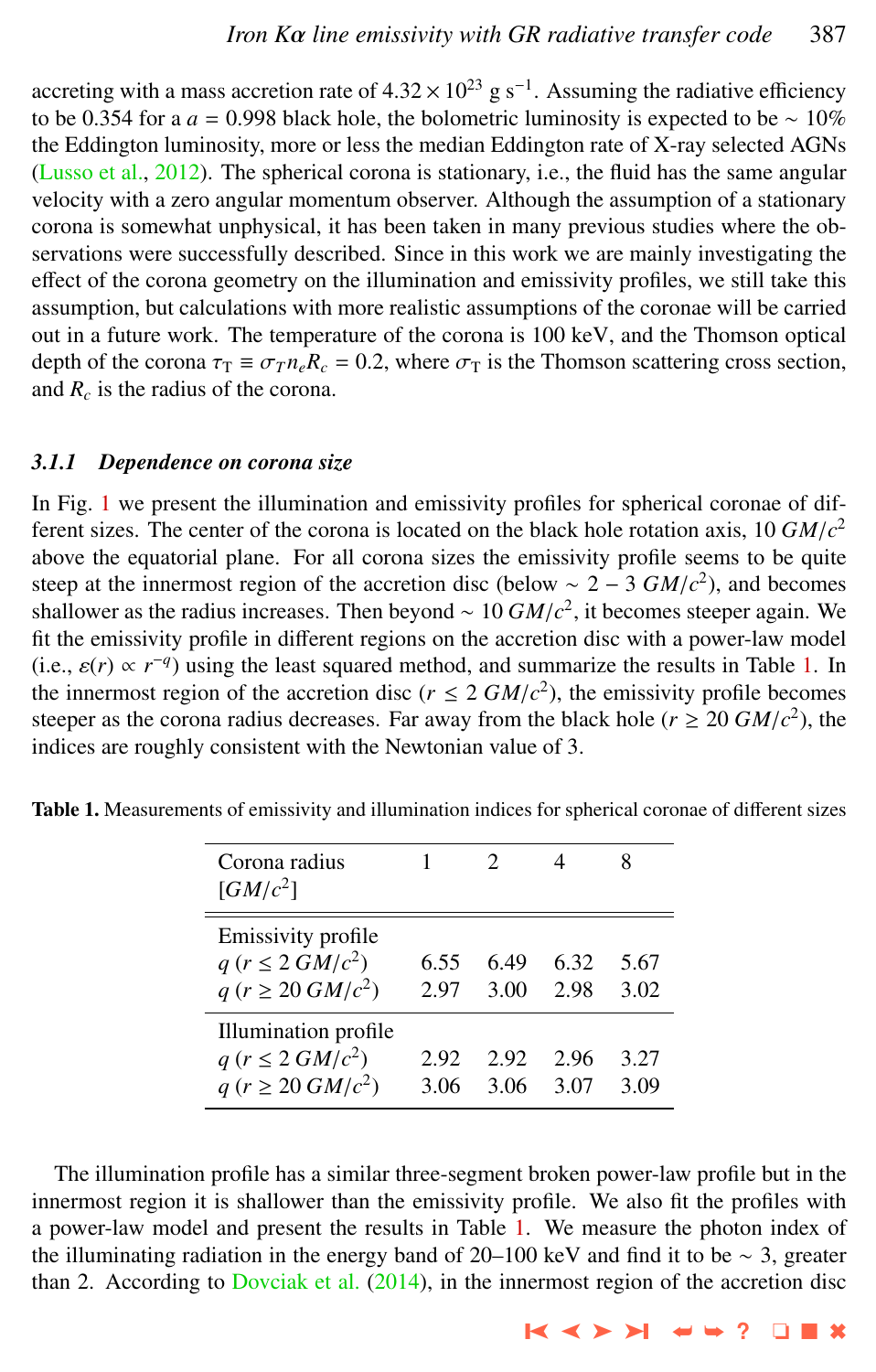<span id="page-5-0"></span>

Figure 1. The illumination (solid lines) and emissivity (dashed lines) profiles of accretion discs illuminated by stationary spherical coronae of different sizes.

 $g(r)$  increases with decreasing radius. Therefore the result that the emissivity profile is steeper than the illumination profile is consistent with the conclusion drawn in Sec. [2.2.](#page-3-0)

## *3.1.2 Dependence on corona height*

In Fig. [2](#page-6-0) we present the illumination and emissivity profiles for spherical coronae located at different heights above the equatorial plane. The radius of the coronae is  $1 \frac{GM}{c^2}$ . We fit the emissivity and illumination profiles in different regions with a power-law model and summarise the results in Table [2.](#page-6-0) In the innermost region, as the height increases, the emissivity profile becomes steeper. The illumination profile is shallower than the emissivity profile.

# 3.2 Co-rotating slab corona in AGNs

In this section we present the results for accretion discs irradiated by slab coronae above the disc. The slab coronae are co-rotating with the underlying accretion disc. The thickness of the slab is 2  $GM/c^2$ . The optical depth of the corona along the vertical direction is  $\tau_{\pi} = n \pi r h/2 = 0.2$  and the temperature of the corona is 100 keV. The black hole and  $\tau_T \equiv n_e \sigma_T h/2 = 0.2$ , and the temperature of the corona is 100 keV. The black hole and thin disc have the same properties as in the previous subsection.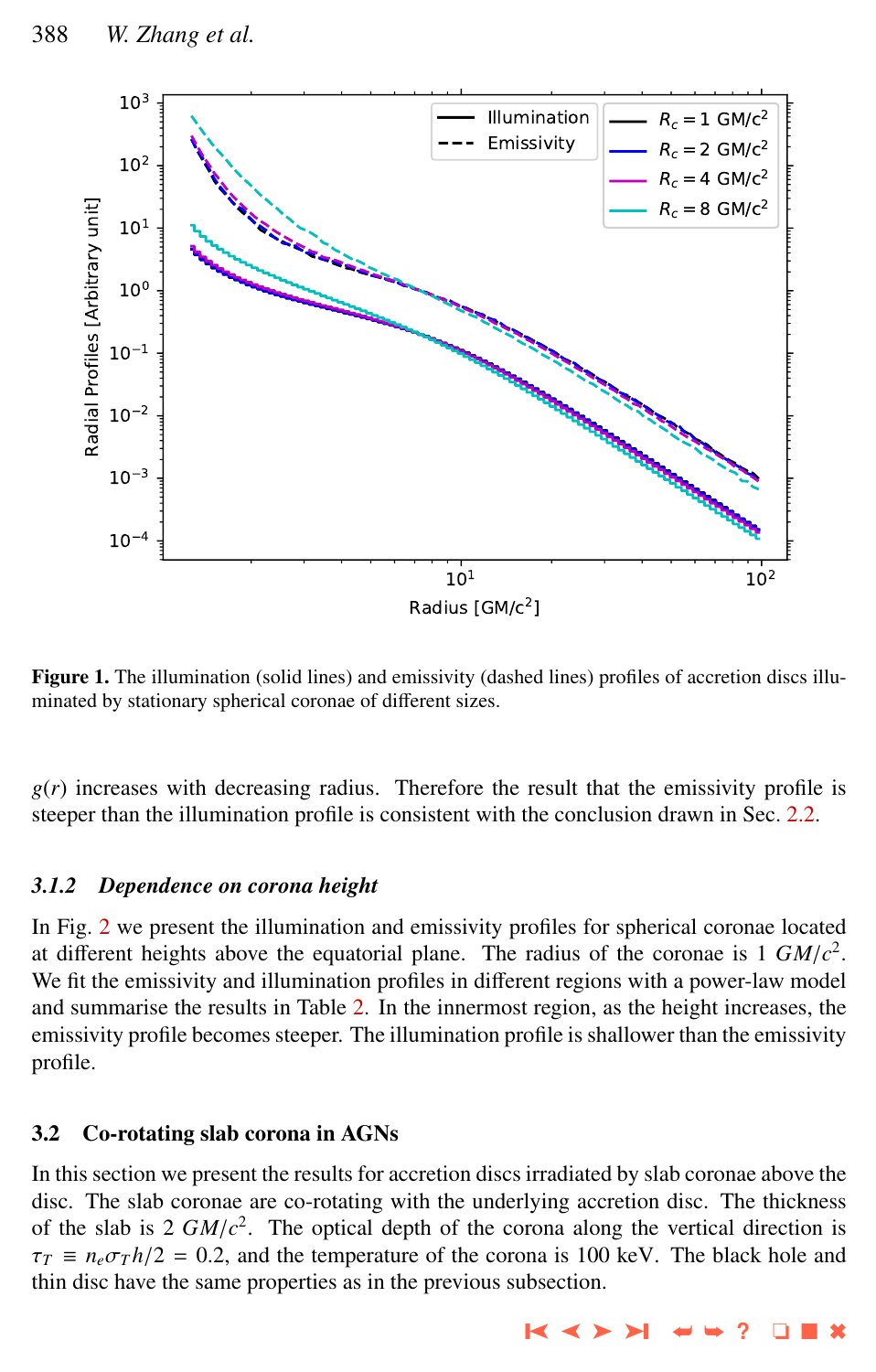<span id="page-6-0"></span>

Figure 2. The illumination (solid lines) and emissivity (dashed lines) profiles of accretion discs illuminated by stationary spherical coronae located at different heights above the accretion disc.

Table 2. Measurements of emissivity and illumination indices for spherical coronae of different heights

| Corona height<br>$\left[ GM/c^2 \right]$                                          | 3            |              | 10           |
|-----------------------------------------------------------------------------------|--------------|--------------|--------------|
| Emissivity profile<br>$q (r \leq 2 \frac{GM}{c^2})$<br>$q (r \ge 20 \, GM/c^2)$   | 5.80<br>3.15 | 5.90<br>3.13 | 6.55<br>2.97 |
| Illumination profile<br>$q (r \leq 2 \frac{GM}{c^2})$<br>$q (r \ge 20 \, GM/c^2)$ | 3.52<br>3.13 | 3.01<br>3.12 | 2.92<br>3.06 |

#### *3.2.1 Dependence on corona size*

In Fig. [3](#page-7-0) we present the illumination and emissivity profiles for accretion discs irradiated by slab coronae of different sizes. We measure the emissivity and illumination indices and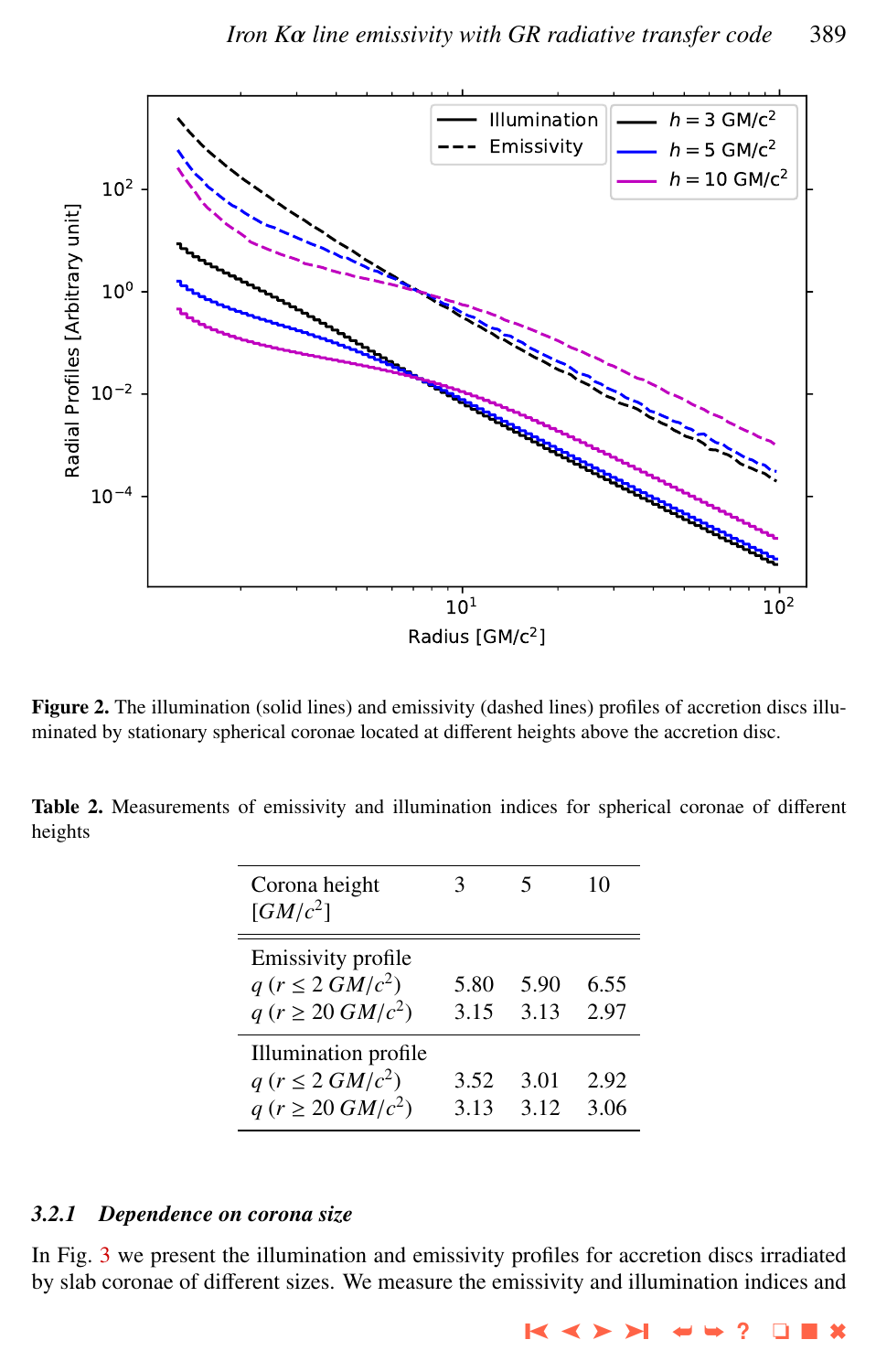<span id="page-7-0"></span>

Figure 3. The illumination and emissivity profiles of accretion discs illuminated by co-rotating slab coronae of different sizes.

summarise the results in Table 3. Compared with the spherical coronae, the emissivity profile is more sensitive to the corona size, with shallower emissivity from more extended corona. Similarly with spherical coronae, the illumination profile is shallower than the emissivity profile given the same corona size.

| Table 3. Measurements of emissivity and illumination indices for slab coronae of different sizes |  |  |  |
|--------------------------------------------------------------------------------------------------|--|--|--|
|                                                                                                  |  |  |  |

| Corona radius<br>$\left[ GM/c^2 \right]$                                          |              |              |              |              |
|-----------------------------------------------------------------------------------|--------------|--------------|--------------|--------------|
| Emissivity profile<br>$q (r \leq 2 \frac{GM}{c^2})$<br>$q (r \ge 20 \, GM/c^2)$   | 6.09<br>2.95 | 4.82<br>2.97 | 442<br>3.00  | 4.09<br>3.26 |
| Illumination profile<br>$q (r \leq 2 \frac{GM}{c^2})$<br>$q (r \ge 20 \, GM/c^2)$ | 2.84<br>3.06 | 2.84<br>3.05 | 2.92<br>3.08 | 3.00<br>331  |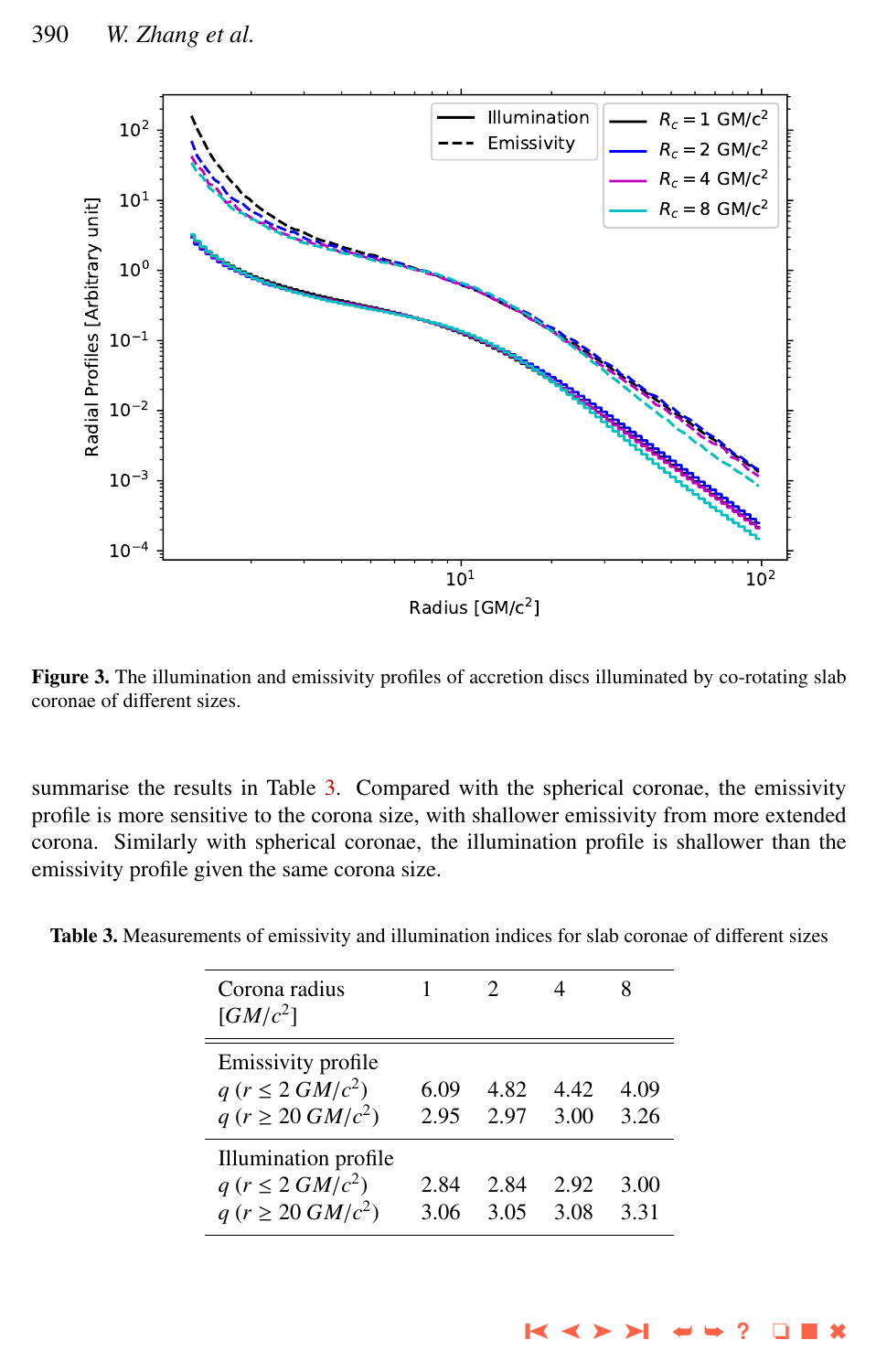#### *3.2.2 Dependence on corona height*

In Fig. 4 we present the illumination and emissivity profiles for accretion discs irradiated by slab coronae located at different heights above the accretion disc. As the height increases, both the emissivity and the illumination profiles become steeper in the innermost region.



Figure 4. The illumination and emissivity profiles for accretion discs illuminated by co-rotating slab coronae located at different heights above the accretion discs. In the upper and lower panels we present the profiles for corona radii of 1 and 8 *GM*/*<sup>c</sup>* 2 , respectively.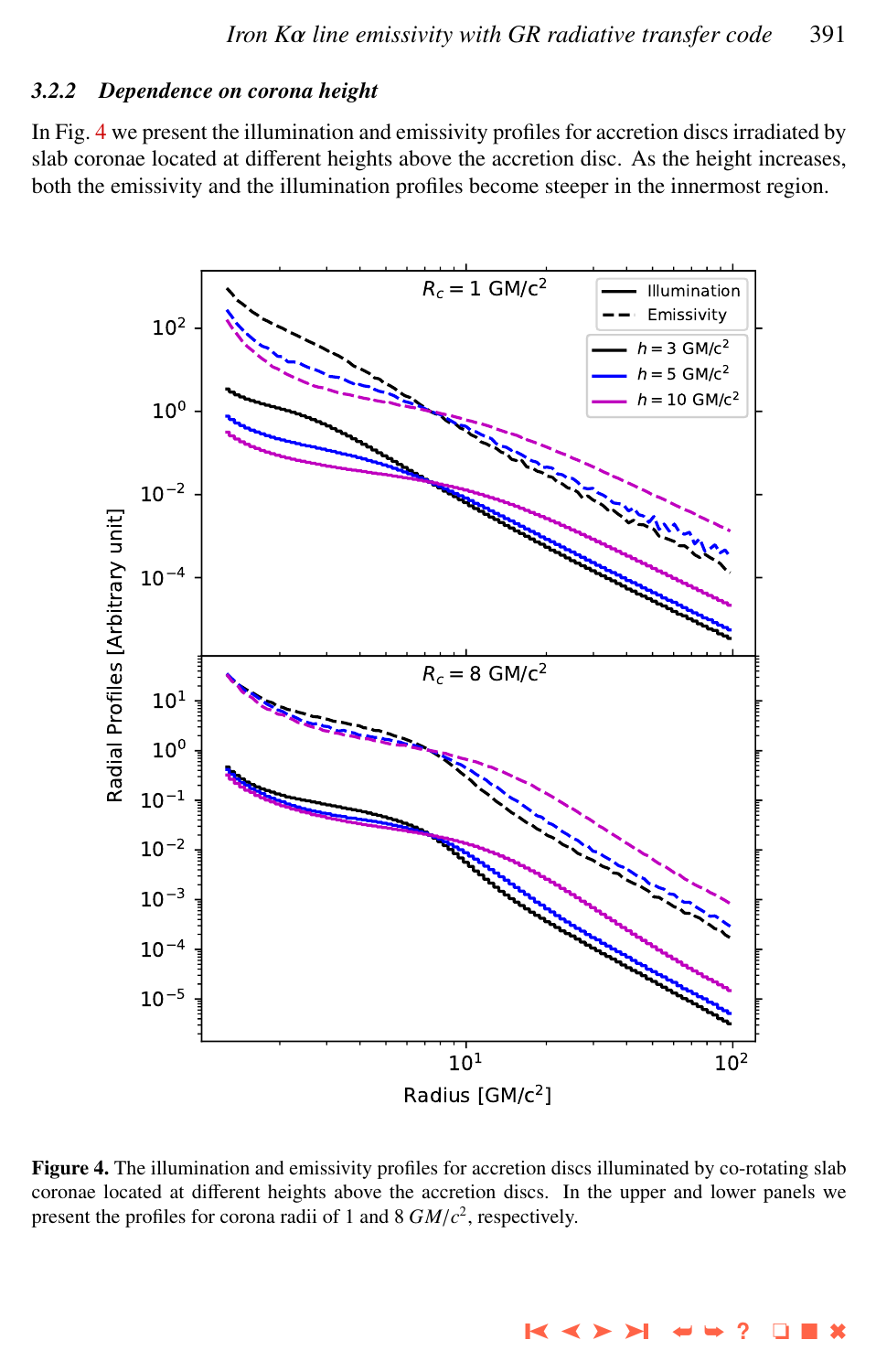| Corona height<br>$\left[ GM/c^2 \right]$                                                               | 3            | 5            | 10           |
|--------------------------------------------------------------------------------------------------------|--------------|--------------|--------------|
| $R_c = 1 \ G M/c^2$<br>Emissivity profile<br>$q (r \leq 2 \frac{GM}{c^2})$<br>$q (r \ge 20 \, GM/c^2)$ | 4.72<br>3.28 | 5.60<br>3.11 | 6.09<br>2.95 |
| Illumination profile<br>$q (r \leq 2 \frac{GM}{c^2})$<br>$q (r \ge 20 \, GM/c^2)$                      | 2.30<br>3.19 | 2.78<br>3.17 | 2.84<br>3.06 |
| $R_c = 8 \, GM/c^2$<br>Emissivity profile<br>$q (r \leq 2 \frac{GM}{c^2})$<br>$q (r \ge 20 \, GM/c^2)$ | 3.19<br>2.97 | 3.74<br>3.02 | 4.09<br>3.26 |
| Illumination profile<br>$q (r \leq 2 \frac{GM}{c^2})$<br>$q (r \ge 20 \, GM/c^2)$                      | 2.77<br>2.98 | 3.15<br>3.02 | 3.00<br>3.31 |

Table 4. Measurements of emissivity and illumination indices for slab coronae of different heights

#### 3.3 Stationary spherical coronae in XRBs

In the upper panel of Fig. [5](#page-10-0) we present the illumination and emissivity profiles of accretion discs in XRBs illuminated by spherical coronae. The parameters are the same with Sec. [3.1,](#page-3-0) but for a  $M = 10 \text{ M}_\odot$  black hole accretion at a rate of  $4.32 \times 10^{17} \text{ g s}^{-1}$  (corresponding to  $10\%$  Eddington luminosity). The emissivity profile is distinct compared with the emissivity 10% Eddington luminosity). The emissivity profile is distinct compared with the emissivity profile of AGNs (Fig. [1\)](#page-5-0) in that the profile is shallower than the Newtonian case below ~ 10 *GM*/*c*<sup>2</sup>, and the emissivity even decreases towards lower radius below ~ 1.6 *GM*/*c*<sup>2</sup>.<br>To bighlight the distinction in the emissivity profile in the lower panel of Fig. 5 we

To highlight the distinction in the emissivity profile, in the lower panel of Fig. [5](#page-10-0) we compare the profiles of accretion discs around 10  $M_{\odot}$  and 10<sup>7</sup>  $M_{\odot}$  black holes. The illumination profiles are identical while the difference in the emissivity profile is obvious. To understand the difference, we calculate the spectra of the illuminating radiation as observed by the disc fluid at radii of 1.27, 1.58, and 2.67 *GM*/*c*<sup>2</sup>, respectively, and present the results<br>in Fig. 6. For  $M = 10^7$  M<sub>as</sub> the low-energy cut-off is much lower than  $F_{\nu}$  as a result in Fig. [6.](#page-11-0) For  $M = 10^7$  M<sub>o</sub>, the low-energy cut-off is much lower than  $E_K$ , as a result a higher redshift simply leads to more X-ray photons above  $E_K$ ; whereas for the 10  $M_{\odot}$ case, the low-energy cut-off of the count spectra is in the range of 2−10 keV, resulting in a distinct emissivity profile. This indicates that the energy spectra of the hard X-ray radiation could substantially affect the emissivity profile.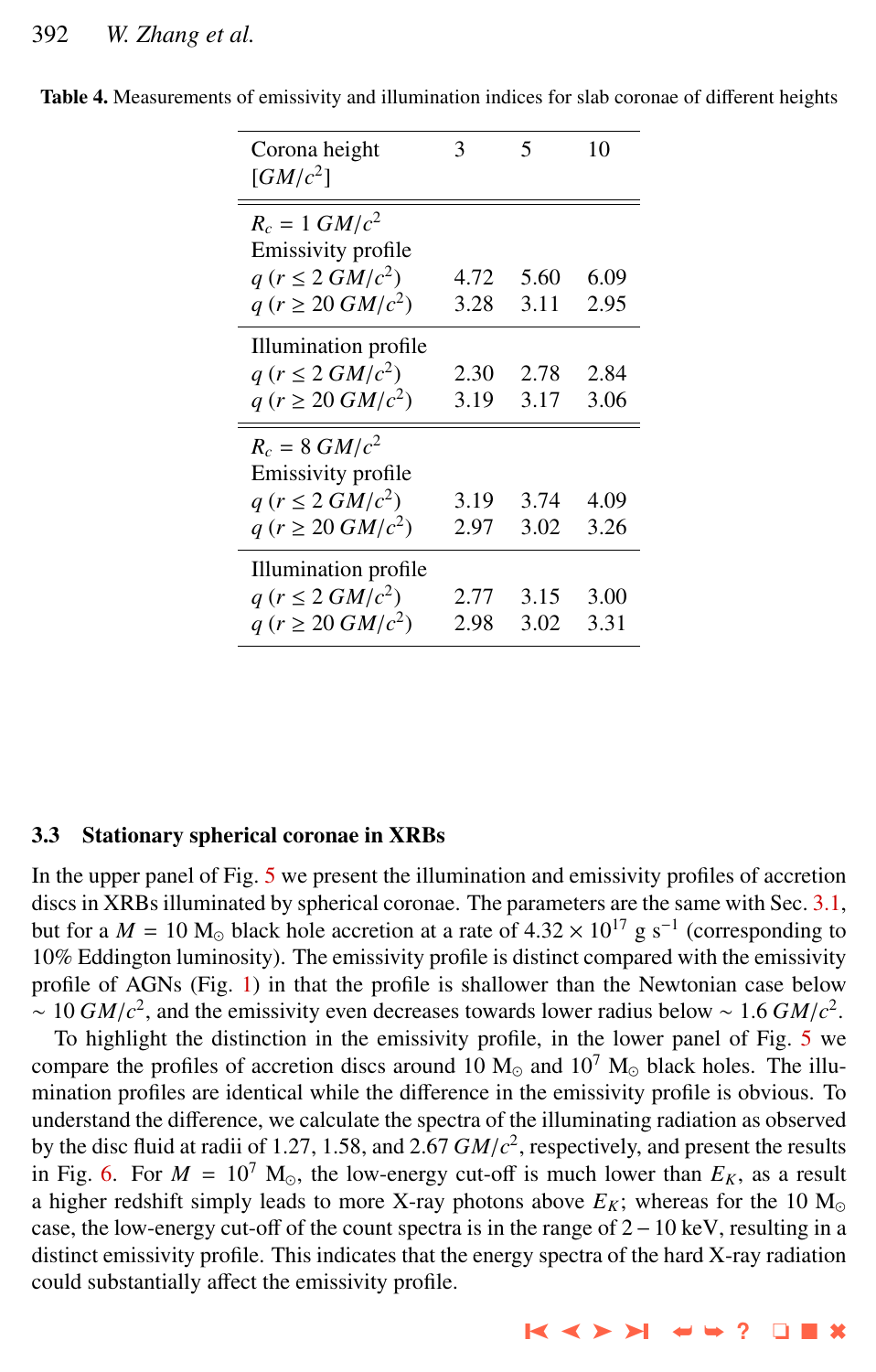<span id="page-10-0"></span>

Figure 5. Upper panel: the illumination (dashed lines) and emissivity (solid lines) profiles of accretion discs illuminated by spherical coronae of different sizes. The accretion disc is rotating about a 10  $M_{\odot}$  black hole. Lower panel: comparison of the profiles between accretion discs around a 10 black hole (black) and a  $10^7$  M<sub>o</sub> black hole (blue). The violet, green, and brown vertical bars indicate the locations the spectra of which are plotted in Fig. [6.](#page-11-0)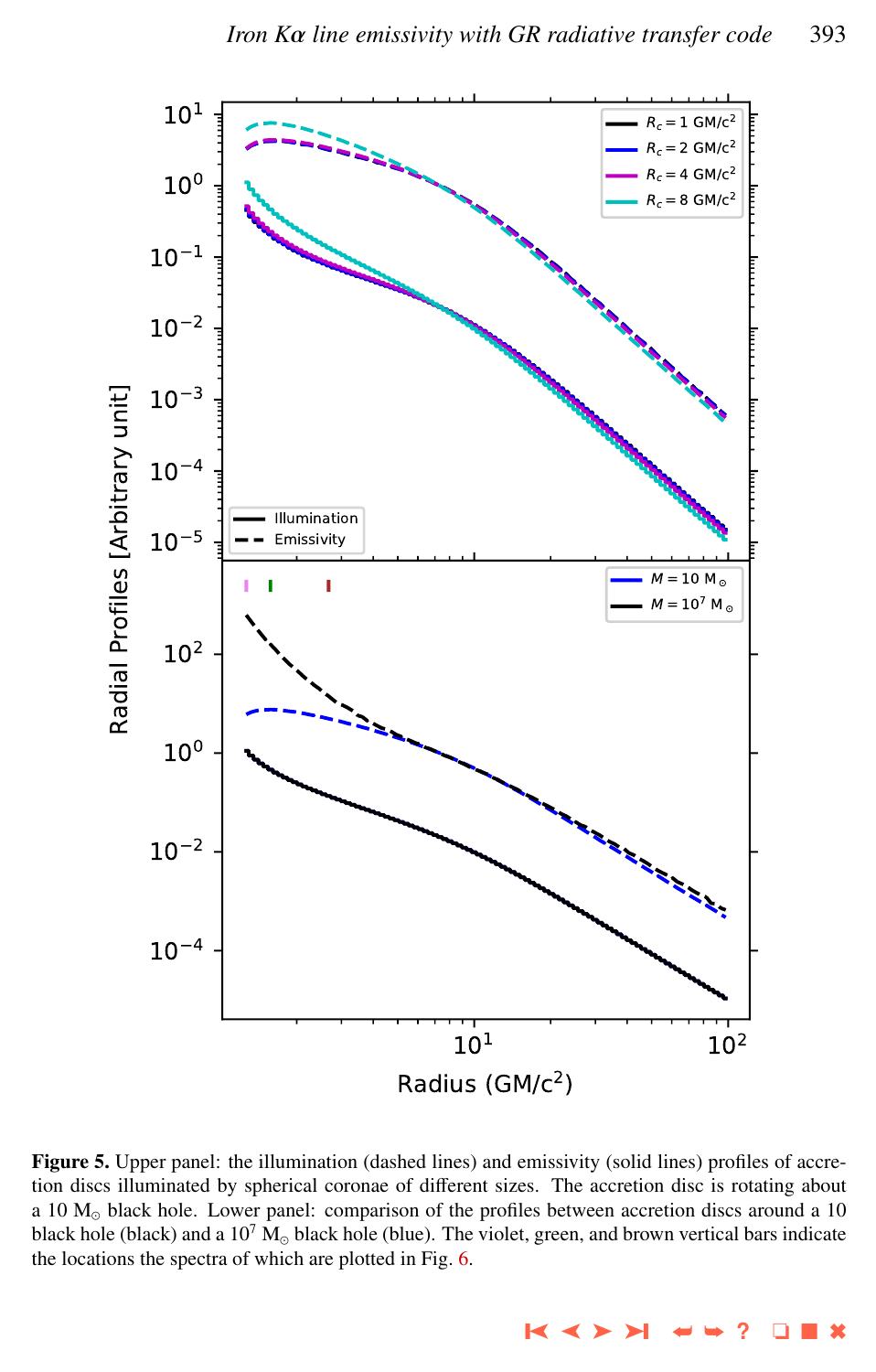<span id="page-11-0"></span>

Figure 6. The energy spectra of the illuminating radiation observed by disc fluid located at different radii. The spherical corona is located 10  $GM/c^2$  above the accretion disc and has radius of 1  $GM/c^2$ .<br>The spectra at different radii are plotted in different colors, while the locations are indicated by the The spectra at different radii are plotted in different colors, while the locations are indicated by the vertical bars in Fig. [5.](#page-10-0) The vertical dashed line indicates the location of neutral iron K edge at 7.12 keV. In the upper and lower panels we present the spectra for accretion discs around 10 and  $10^7$  M<sub>o</sub>, respectively.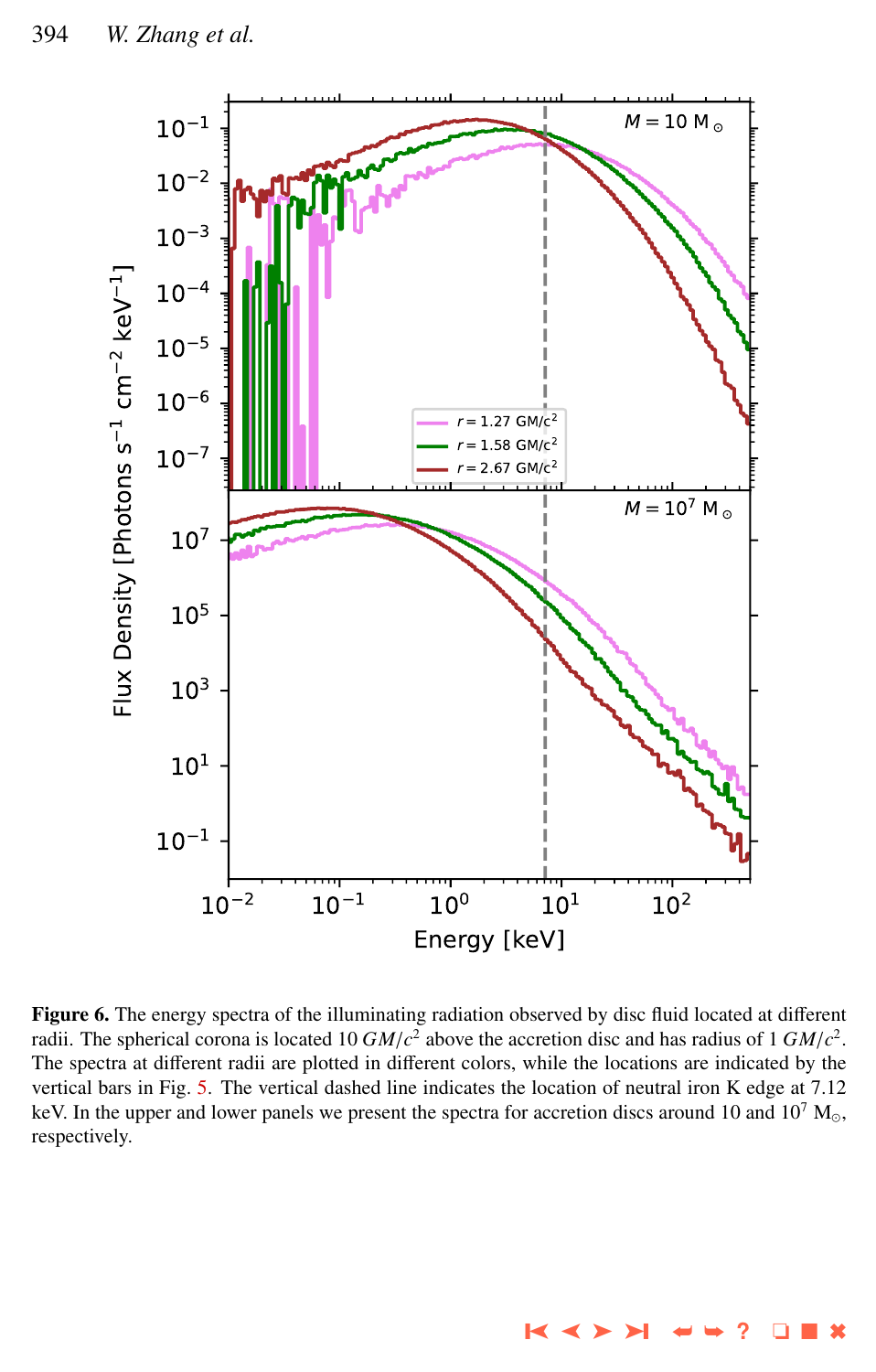#### <span id="page-12-0"></span>4 SUMMARY

In this work we present the illumination and neutral iron  $Ka$  emissivity profiles of accretion discs irradiated by extended coronae. With our GR Monte Carlo radiative transfer code Monk, we can calculate the energy spectrum of the illuminating radiation in the rest frame of the accretion disc. As a result, we are able to calculate both the illumination and emissivity profiles while in most previous studies the authors did not make a clear distinction between the two. For AGN discs, the emissivity profiles are in general steeper than the illumination profiles for the parameters taken in the calculations; whereas for accretion discs in black hole X-ray binaries, the distinction is more dramatic: the emissivity even decreases with decreasing radius in the innermost region of the disc. We find out that the different behaviors in AGNs and black hole X-ray binaries are due to the difference in energy spectra of the illuminating radiation as seen by the disc. This suggests that the emissivity profile of the iron  $K\alpha$  line cannot be determined by black hole spin and corona geometry alone, and the energy spectrum of the illuminating radiation has to be taken into account. We also study the dependence of the emissivity profile on the geometry of the corona and find the emissivity in the innermost region of the disc steepens as the corona becomes less extended or as the corona has a larger height.

#### ACKNOWLEDGEMENTS

The authors acknowledge financial support provided by Czech Science Foundation grant 17-02430S. This work is also supported by the project RVO:67985815. This research makes uses of MATPLOTLIB [\(Hunter,](#page-13-0) [2007\)](#page-13-0), a Python 2D plotting library which produces publication quality figures.

#### REFERENCES

- Dolence, J. C., Gammie, C. F., Mościbrodzka, M. and Leung, P. K. (2009), Grmonty: A Monte Carlo Code for Relativistic Radiative Transport, *ApJS*, 184, pp. 387–397, ISSN 0067-0049.
- Dovciak, M., Svoboda, J., Goosmann, R. W., Karas, V., Matt, G. and Sochora, V. (2014), An XSPEC model to explore spectral features from black-hole sources - II. The relativistic iron line in the lamp-post geometry, *arXiv:1412.8627*, arXiv: [1412.8627](http://www.arxiv.org/abs/1412.8627).
- Eckart, A., Schödel, R., Meyer, L., Trippe, S., Ott, T. and Genzel, R. (2006), Polarimetry of nearinfrared flares from Sagittarius A\*, *A*&*A*, 455, pp. 1–10, ISSN 0004-6361.
- Fabian, A. C., Rees, M. J., Stella, L. and White, N. E. (1989), X-ray fluorescence from the inner disc in Cygnus X-1, *MNRAS*, 238, pp. 729–736, ISSN 0035-8711.
- Fabian, A. C. and Ross, R. R. (2010), X-ray Reflection, *Space Science Reviews*, 157, pp. 167–176, ISSN 0038-6308.
- George, I. M. and Fabian, A. C. (1991), X-ray reflection from cold matter in active galactic nuclei and X-ray binaries, *MNRAS*, 249, pp. 352–367, ISSN 0035-8711.
- Gonzalez, A. G., Wilkins, D. R. and Gallo, L. C. (2017), Probing the geometry and motion of AGN coronae through accretion disc emissivity profiles, *MNRAS*, 472, pp. 1932–1945, ISSN 0035-8711.
- Grevesse, N. and Sauval, A. J. (1998), Standard Solar Composition, *Space Science Reviews*, 85, pp. 161–174, ISSN 0038-6308.